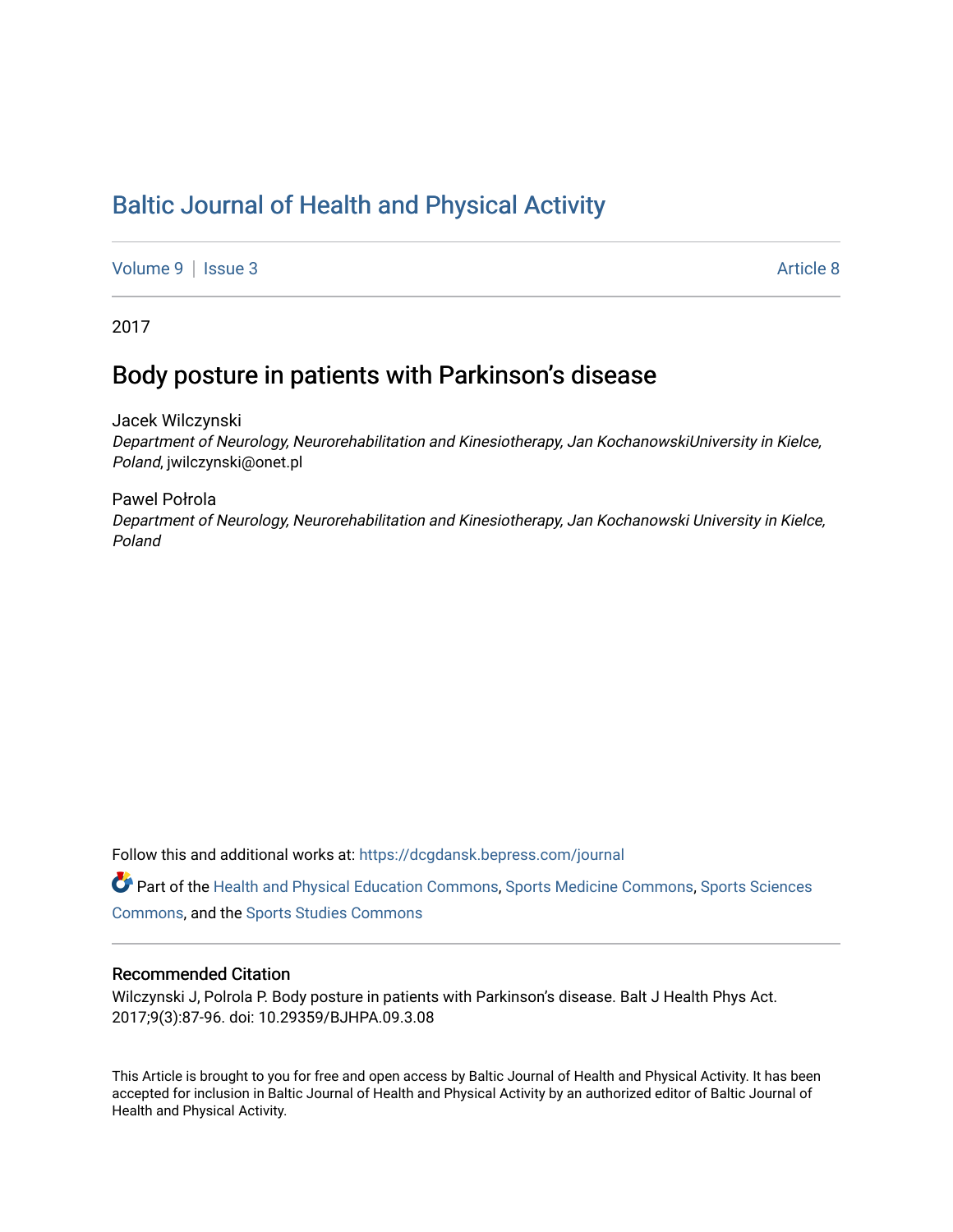**Authors' Contribution:**

- **A** Study Design
- **B** Data Collection
- **C** Statistical Analysis
- **D** Data Interpretation **E** Manuscript Preparation
- **F** Literature Search
- **G** Funds Collection

# **Body posture in patients with Parkinson's disease**

**Jacek Wilczyński ABCDEF, Paweł Półrola ABCDE** 

Department of Neurology, Neurorehabilitation and Kinesiotherapy, Jan Kochanowski University in Kielce, Poland

| abstract                |                                                                                                                                                                                                                                                                                                                                                                                                                                                                                                      |
|-------------------------|------------------------------------------------------------------------------------------------------------------------------------------------------------------------------------------------------------------------------------------------------------------------------------------------------------------------------------------------------------------------------------------------------------------------------------------------------------------------------------------------------|
| <b>Background</b>       | The purpose of the study was to analyze changes in the body posture and to assess the<br>differences in posture between women and men with PD.                                                                                                                                                                                                                                                                                                                                                       |
| <b>Material/Methods</b> | A group of 32 patients were examined, who were members of the Parkinson's Disease<br>Association in Kielce. Body posture was examined by an optoelectronic method - Diers<br>formetric III 4D - using raster stereography.                                                                                                                                                                                                                                                                           |
| <b>Results</b>          | Enlarged chest kyphosis (hyperkyphosis) was observed in 11 (34.37%) individuals.<br>Enlarged lumbar lordosis (hyperlordosis) occurred in 10 (31.25%) patients. Deepened<br>chest kyphosis and lumbar lordosis (hyperkyphosis-hyperlordosis) was noted in 3 (9.37%)<br>individuals. Scoliosis occurred in 28 (87.5%) patients while 4 patients (12.5%) showed<br>signs of scoliotic posture.                                                                                                          |
| <b>Conclusions</b>      | Significantly more postural defects were observed in individuals with PD compared to those<br>who were healthy. This is especially true in the case of scoliotic posture. Highly significant<br>differences in posture variables were observed between males and females, concerning<br>body height and mass, angle of lumbar lordosis, trunk length (VP-DM) and trunk length<br>(VP-SP). Patients with PD require systematic rehabilitation, which is as important as<br>pharmacological treatment. |
| Key words               | Parkinson's disease, body posture, curvature of the spine                                                                                                                                                                                                                                                                                                                                                                                                                                            |

| article details |  |
|-----------------|--|
|                 |  |

| <b>Article statistics</b>    | Word count: 3,789; Tables: 5; Figures: 0; References: 31                                                                                                                                                                                                                                                                                                                                                                                                                                                                                                                                                                                                                                                                                                                                                                                                       |
|------------------------------|----------------------------------------------------------------------------------------------------------------------------------------------------------------------------------------------------------------------------------------------------------------------------------------------------------------------------------------------------------------------------------------------------------------------------------------------------------------------------------------------------------------------------------------------------------------------------------------------------------------------------------------------------------------------------------------------------------------------------------------------------------------------------------------------------------------------------------------------------------------|
|                              | Received: February 2017; Accepted: September 2017; Published: September 2017                                                                                                                                                                                                                                                                                                                                                                                                                                                                                                                                                                                                                                                                                                                                                                                   |
| <b>Full-text PDF:</b>        | http://www.balticsportscience.com                                                                                                                                                                                                                                                                                                                                                                                                                                                                                                                                                                                                                                                                                                                                                                                                                              |
| Copyright                    | © Gdansk University of Physical Education and Sport, Poland                                                                                                                                                                                                                                                                                                                                                                                                                                                                                                                                                                                                                                                                                                                                                                                                    |
| Indexation:                  | Celdes, Claritvate Analytics Emerging Sources Citation Index (ESCI), CNKI Scholar (China National Knowledge<br>Infrastructure), CNPIEC, De Gruyter - IBR (International Bibliography of Reviews of Scholarly Literature in<br>the Humanities and Social Sciences), De Gruyter - IBZ (International Bibliography of Periodical Literature in<br>the Humanities and Social Sciences), DOAJ, EBSCO - Central & Eastern European Academic Source, EBSCO -<br>SPORTDiscus, EBSCO Discovery Service, Google Scholar, Index Copernicus, J-Gate, Naviga (Softweco, Primo<br>Central (ExLibris), ProQuest - Family Health, ProQuest - Health & Medical Complete, ProQuest - Illustrata: Health<br>Sciences, ProQuest - Nursing & Allied Health Source, Summon (Serials Solutions/ProQuest, TDOne (TDNet),<br>Ulrich's Periodicals Directory/ulrichsweb, WorldCat (OCLC) |
| <b>Funding:</b>              | This research received no specific grant from any funding agency in the public, commercial, or not-for-profit<br>sectors.                                                                                                                                                                                                                                                                                                                                                                                                                                                                                                                                                                                                                                                                                                                                      |
| <b>Conflict of interest:</b> | Authors have declared that no competing interest exists.                                                                                                                                                                                                                                                                                                                                                                                                                                                                                                                                                                                                                                                                                                                                                                                                       |
| <b>Corresponding author:</b> | Prof. nadzw. dr hab. Jacek Wilczyński; Zakład Neurologii, Rehabilitacji Neurologicznej i Kinezyterapii, Uniwersytet<br>Jana Kochanowskiego; Stefana Žeromskiego 5, 25-001 Kielce; phone: 603703926; e-mail: jwilczynski@onet.pl                                                                                                                                                                                                                                                                                                                                                                                                                                                                                                                                                                                                                                |
| <b>Open Access License:</b>  | This is an open access article distributed under the terms of the Creative Commons Attribution-Non-commercial<br>4.0 International (http://creativecommons.org/licenses/by-nc/4.0/), which permits use, distribution, and<br>reproduction in any medium, provided the original work is properly cited, the use is non-commercial and is<br>otherwise in compliance with the license.                                                                                                                                                                                                                                                                                                                                                                                                                                                                           |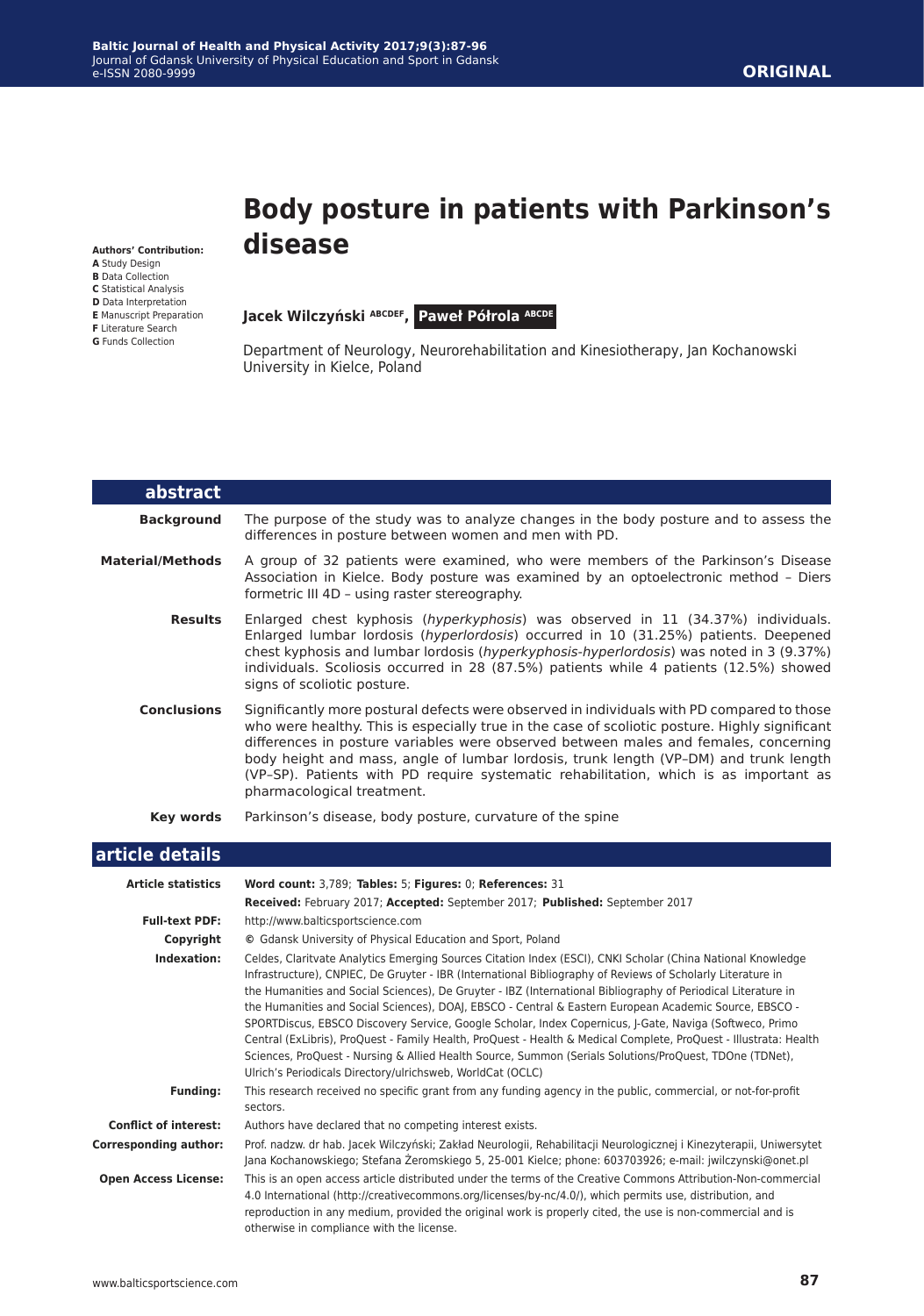## **introduction**

Parkinson's disease (Lat. *morbus Parkinsoni*) is one of the most common diseases of the nervous system. In the course of the disease a wide spectrum of disorders is observed, especially motor, cognitive, and emotional ones. Also disorders in the autonomic nervous system are observed. The disease often begins between the ages of 58–62; however, cases of its earlier development are also noted. It is estimated that the disease occurs in approximately 0.15% of the general population  $[1, 2, 3]$ . The morbidity risk in males is slightly higher compared to females [4, 5]. It is estimated that in Poland about 80,000 people are ill with this disease. Apart from motor disorders (e.g. resting tremor, slowness of movements, muscle rigidity, disorders of posture and motor coordination) [6, 7], there occur non-motor symptoms, including emotional disorders, cognitive disorders, vegetative symptoms, disorders concerning sleep and sensory sensitivity [8]. The cause of the development of Parkinson's disease has not been recognized to-date, and its treatment is limited to the symptomatic treatment. The pathomechanism of death of dopaminergic neurons has not been discovered. There are several etiologic hypotheses of Parkinson's disease, among others, the theory of environmental factors and toxins [9, 10], the theory of genetic factors [11, 12], the theory of premature ageing of the *substantia nigra* [13], and the theory of oxidative stress [3, 13, 14]. For the clinical diagnosis of Parkinson's disease the occurrence of two of the three axial symptoms is necessary: resting tremor, slowness of movements (*bradykinesia*), and muscle rigidity. Bradykinesia is the precondition for making the diagnosis of the disease. In daily life, motor symptoms of Parkinson's disease are manifested by difficulties with independent locomotion, performance of precise activities, difficulties in starting movement, balance disorders, and falls [3]. A reduced range of movement in the joints of the lower extremities (shuffling feet along the ground) also occurs, just as walking with small steps, decreased speed, and shortening of the step width and length. Difficulties also occur at the beginning or end of walking, and there is a lack of counterclockwise rotation of the shoulder girdle against pelvic girdle and of the function of the upper extremities. Difficulties in performing normal trunk twisting while turning and walking occur [3].

Patients are constantly exposed to the sudden loss of balance ending with a fall (palsy). There may occur the preference for falling backward (retropalsy), falling forward (propalsy), or to the sides (lateropalsy). Double support time increases, and a decreased walking speed is observed. There occurs a phenomenon of the so-called 'tunnel' consisting in small steps in front of a narrowing on the route of movement, and also a symptom of so-called 'freezing', i.e. a sudden blockade while walking. Frequently, the patient is not able to take his foot off the floor in order to make the subsequent step. Sudden immobilization may result in the loss of balance. When the blockade of movement happens at the moment of turning back, it may be the cause of a fall. Walking disorders are the most frequent cause leading to falls [3]. In the course of Parkinson's disease, due to, among others, muscle rigidity and bradykinesia, there develops an abnormal body posture and pathological walking pattern. In patient's posture the following symptoms are observed: forward leaning of the head and the neck section of the spine, increased thoracic kyphosis, flattened lumbar lordosis, extensor arm joints position and their adduction and internal rotation, bending elbow joints with pronation, bending of metacarpophalangeal joints, extension of interphalangeal joints,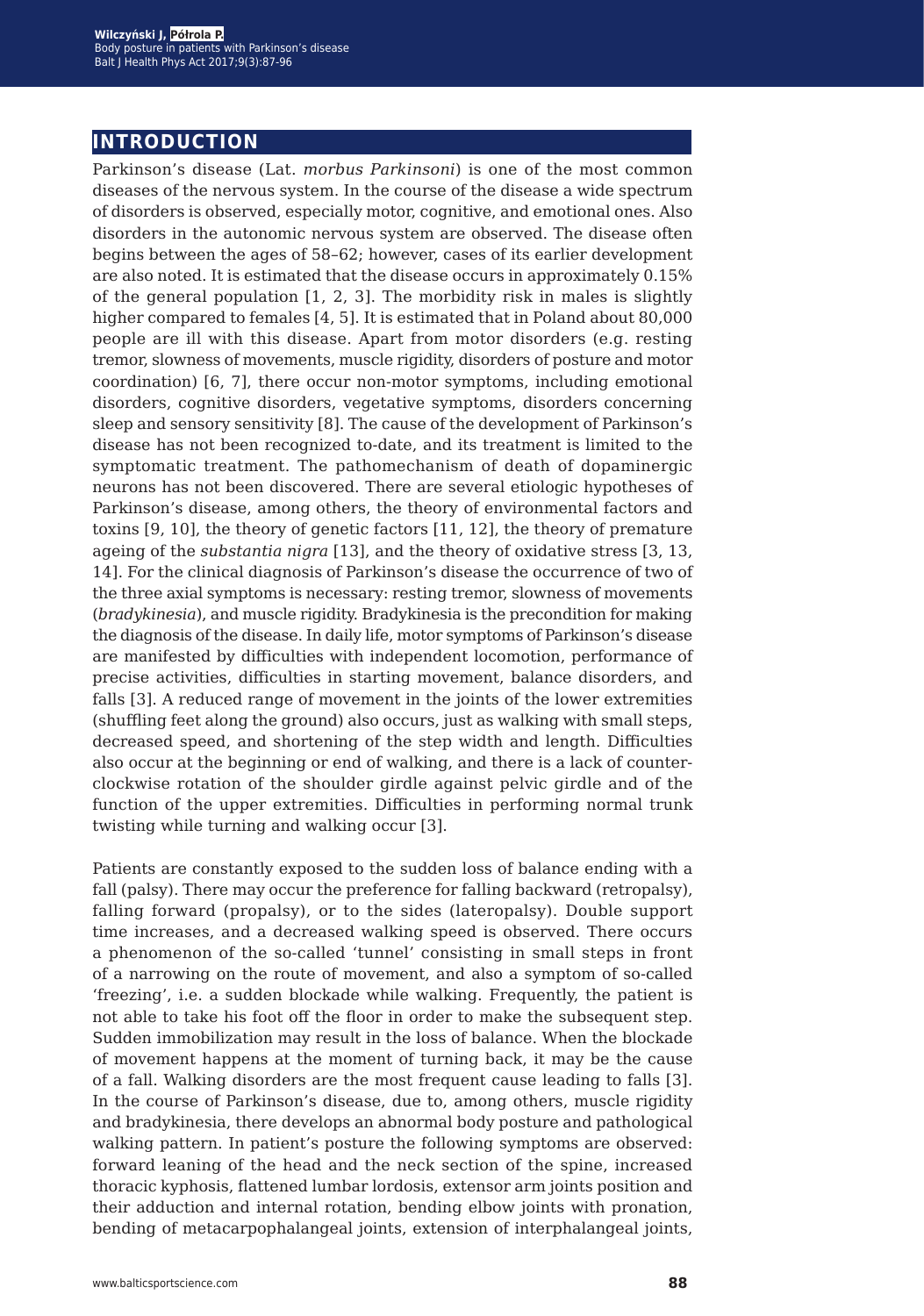adduction of the thumb, light extension, bending, internal rotation of the hip joints, and light bending of the knee joints [3, 16–23]. In view of the above, the purpose of the study was to analyze changes in the body posture and to assess the differences in posture between women and men with PD.

## **material and method**

A group of 32 patients with PA were examined; they were members of the Parkinson's Disease Association in Kielce; the majority were females – 26 persons (81.25%), and there were 6 males (18.75%). The study was conducted in November 2013 in the Laboratory of Posturology, the Institute of Physiotherapy, Faculty of Medicine and Health Sciences, Jan Kochanowski University in Kielce. All patients were treated with levodopa (L-DOPA; Lat. *Levodopum*). This is a natural amino acid – catecholamine, produced in the process of tyrosine hydroxylation, in the reaction catalyzed by tyrosine hydroxylase. It is the precursor of dopamine, which causes an increased concentration of this neurotransmitter in the brain. The duration of the disease was over 5 years. The daily dose of L-dopa remained within the range of 600– 1000 mg/d. All procedures performed in studies involving human participants were in accordance with the ethical standards of the institutional and/or national research committee and with the 1964 Helsinki declaration and its later amendments or comparable ethical standards. The patients were informed concerning the objective of the study and expressed written consent to participate in this study. The study was non-invasive and free of charge. The patients willingly participated in the study, and perceived it as concern about their state of health.

The body posture was examined by an optoelectronic method – Diers formetric III 4D – using raster stereography. Three-dimensional analysis of the spine is a combination of the latest optical imaging technique and digital data processing. This is a quick and touchless photogrammetric 4D measurement and analysis of the surface of the patient's back and spine. The results of the measurement are very precise, and due to a quick transmission of the image into the computer, analysis of the data takes place directly after performance of the examination. Due to the measurement, it is possible to make a precise diagnosis which would enable the selection of the best possible individual therapy.

During the examination, the patient stands with his back against the device which consists of a digital video camera and a projector. The projector emits parallel measurement lines to the surface of the back, and a digital video camera transmits a three-dimensional image to the computer. Using the photometric method and image processing, the three-dimensional reconstruction of the surface of the back is performed. Further analysis of the registered points takes place automatically, by means of the method of differential geometry. The computer software instantly analyses the data and establishes a digital image of the surface of the back, spine, and the position of the pelvis. In this way, the surface of the back is reconstructed with approximately 7,500 points. The main points of reference are: the point of the strongest bulging curvature  $C_{7}$ , sacral dimples and the beginning of the gluteal furrow, also called the gluteal fold. Apart from the anatomical points of reference, by analysis of the form it is also possible to determine the so-called back symmetry line; this is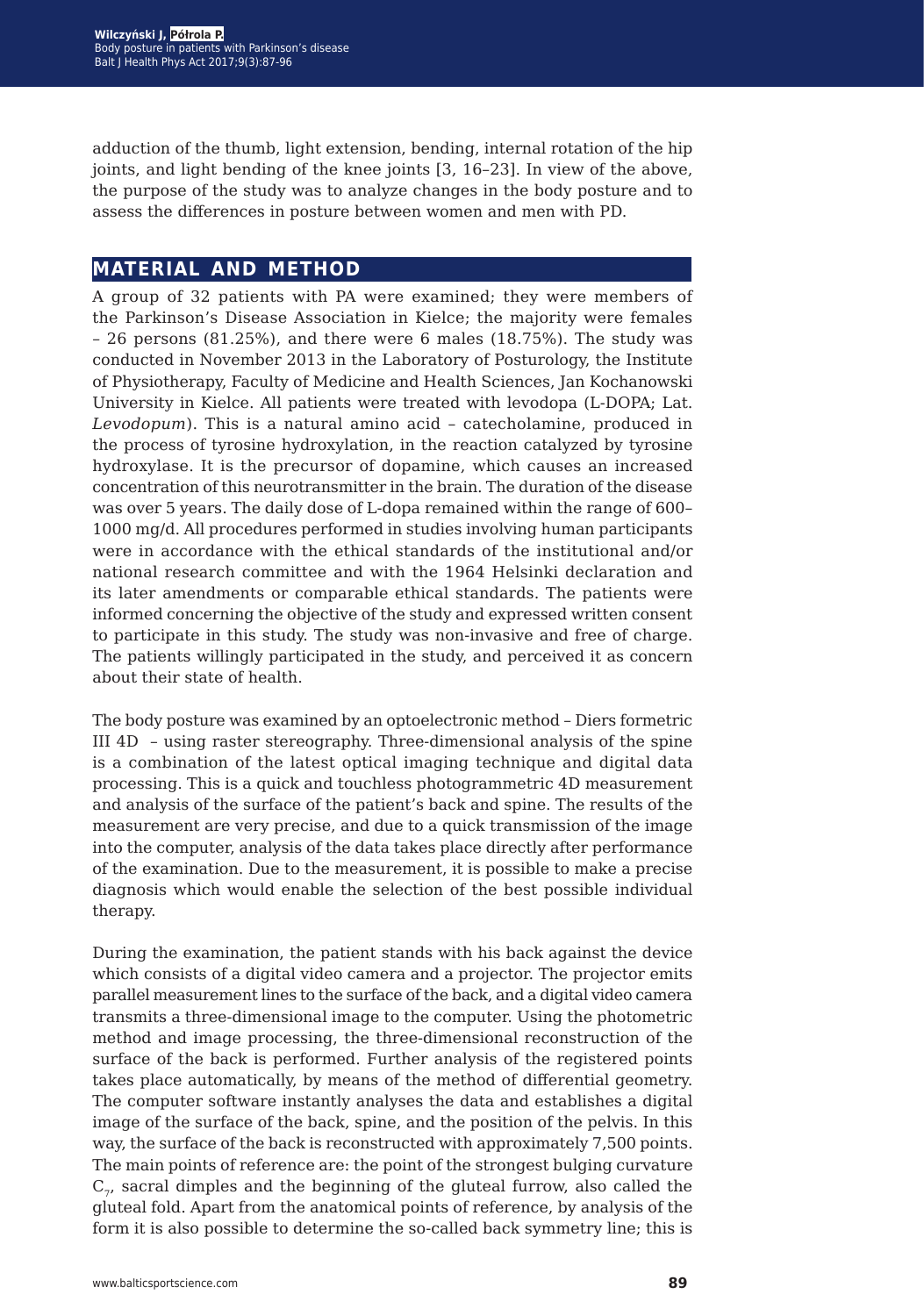closely associated with the line of the spinous processes. It is mathematically calculated as the line dividing the back into two halves with minimal leftright asymmetry. In the case of normal posture, the symmetry line is in the forehead view a vertical line, equivalent to the line of the spinous processes. In scoliosis, the symmetry line follows with great precision the line of the spinous processes. The meeting of the conditions of slight asymmetry is not always clear; therefore, it is additionally required that the shapes of the curves, which the symmetry line may assume, were limited to the smooth curves biomechanically allowable and radiologically equivalent to the observed set of forms. This excludes sharp curvatures and inequalities in the symmetry line. The symmetry line is especially important as a starting point for the reconstruction of the spatial course of the spine.

To take a single snapshot, the presentation of the patient lasts for 40 milliseconds. The 4D technology combines the three-dimensional reconstruction of the image of the spine and trunk and the time component. The time interval of the test covers, within six seconds, one cycle of fluctuations (5.6 sec., approx. 300 mm forward/backward, 10 mm one side, on average), as well as one respiratory cycle. During the 6-second presentation of the patient, the camera registers 12 snapshots from which an average value is created. The ultimate result is calculated by the software mean value from all snapshots, slight differences among which are the result of the breathing movements of the chest, and the instability of the patient's posture.

The software allows a precise, three-dimensional determination of the shape of the surface of the back, the course of the line of the spine, and position of the pelvis. The precision of the measurement of points on the surface of the back is 0.5 mm, to the depth of 0.1 mm, and the fixed points 0.8 mm. The reliability of results of analysis of the back using the Diers formetric III 4D has been confirmed by comparison with 500 digital and factually numerically analyzed RTG images. The RTG provides direct and imaging information concerning the form and deviations from normal, yet only in two-dimensional projection. In addition, the disadvantage of RTG examination is the harmfulness of radiation, which makes it impossible to take control images within short periods of time. The Diers formetric III 4D method is a touchless, automatic, and first of all, a non-radiating method of measurement of the body statics. The device allows making three-dimensional diagnosis of scoliosis and body posture defects, evaluation of the motility of the spine, analysis of the shortening of the length of extremities with pelvis tilt position, and control of the course of the disease. The limitations in the use of the Diers formetric III 4D is scoliosis with a Cobb angle higher than 52 degrees, patients with post-operative bruises in the spine region, and patients with considerable obesity.

The room in which the measurement was performed was dimmed in the way not to allow direct sunshine on patient's body. At a distance of approximately 3 m from the optic tripod a dark background was mounted. During the measurement the patient was undressed to shorts and positioned with the back against the camera at a distance of 2 m. The patient assumed a habitual posture, and feet were placed in front of a line fixed to the floor. The projector emitted on the patient's back, dark, horizontal striations of the width of approx. 1 cm. The examination was performed by means of the DiCAM software using the average measurement. This consisted in taking a sequence of twelve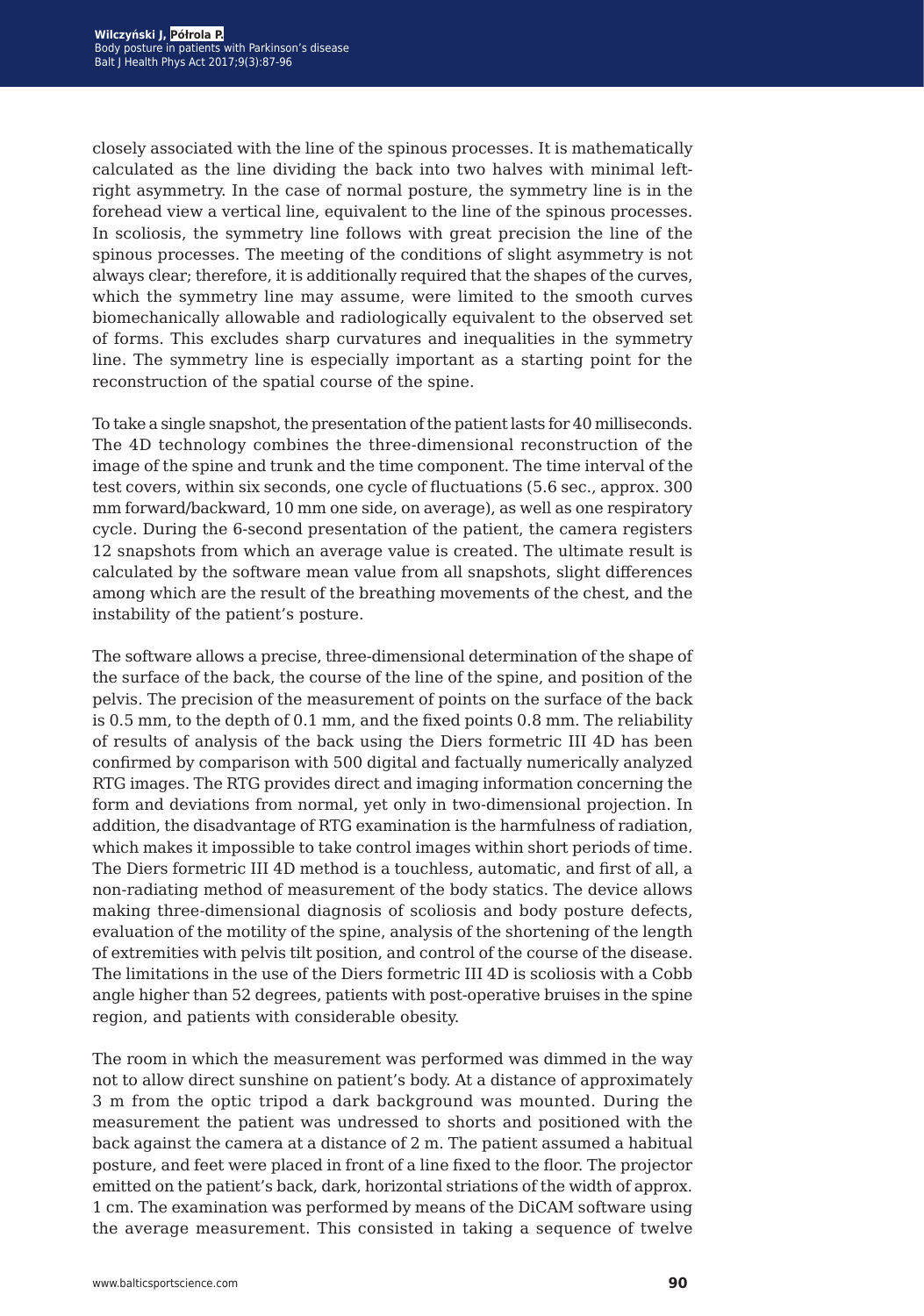snapshots which, by creating the mean value, reduce variances of the posture, and consequently, improve the clinical value of the test. The computer averages the snapshots and registers one of them.

The following parameters describing body posture were analyzed:

- *1. kyphotic angle ICT–ITL max°, kyphotic angle inflexion point, cervicalthoracic inflexion point thoracic lumbar max°.* This is a maximum kyphotic angle measured between the tangents to the surface of the upper cervicalthoracic inflexion point (ICT), in the vicinity of the vertebra prominens (VP), and the thoracic-lumbar inflexion point (ITL);
- *2. lordotic angle ITL–ILS (max°) (lordotic angle inflexion point thoraciclumbar inflexion point lumbar sacral max°).* This is a maximum kyphotic angle measured between the tangents to the surface of the surface of the thoracic-lumbar inflexion point (ITL), and the lower lumbar-sacral inflexion point (ILS);
- *3. scoliosis angle.* Measurement with Diers formetric III 4D concerns exclusively the spine and shows the curvature angle from 1°.
- *4. trunk length VP–DM (mm) (trunk length vertebra prominens dimple middle).* This is the distance between the VP point (vertebra prominens) and the DM point (dimple middle). DM is the middle point located between the sacral dimples DL–DR (dimple left - dimple right),
- *5. trunk length VP–SP (mm) (trunk length vertebra prominens–sacrum point*). This is a distance between the VP point (vertebra prominens), and the SP point (sacrum point) which is the beginning of the groove between the buttocks (rima ani). It is independent of the patient's position with respect to the measurement system;
- *6. pelvic tilt in degrees (°).* Pelvic tilt refers to the difference in the height of sacral dimples DL–DR (dimple left–dimple right), with reference to the transverse surface (cross-section). A positive value means that the right dimple is higher than the left dimple, whereas a negative value occurs when the right dimple is located below the left dimple;
- *7. pelvic tilt (mm).* Pelvic tilt refers to the difference in heights of the sacral dimples DL–DR (dimple left–dimple right), in reference to the transverse surface (cross-section). A positive value means that the right dimple is higher than the left dimple, whereas a negative value occurs when the right dimple is located below the left dimple;
- *8. surface rotation max°.* This parameter means a maximum rotation of the surface of the vertebrae on a symmetry line. The positive values means a maximum surface rotation to the right, while negative values mean maximum surface rotation to the left side;
- *9. surface rotation (+max.)°.* This parameter means a maximum right-side rotation of the surface of the vertebrae on the symmetry line to the right side [24].

Scoliotic posture is considered with the angle of the curvature of the spine from 1–9°, while scoliosis is the curvature from 10°. Normal value for the kyphotic angle was 47–50°, and for lordosis 38–42°. On this basis, posture defects were distinguished. The round back occurs when the kyphotic angle is  $> 50^{\circ}$ , concave back occurs when the lordotic angle is  $> 42^{\circ}$ , and roundconcave back is when the kyphotic angle is  $> 50^{\circ}$  and the lordotic angle > 42°, and flat back when the kyphotic angle is < 47° and the lordotic angle < 38°. Normal values for the measurements with the Diers formetric III 4D were compiled by Harzman [25].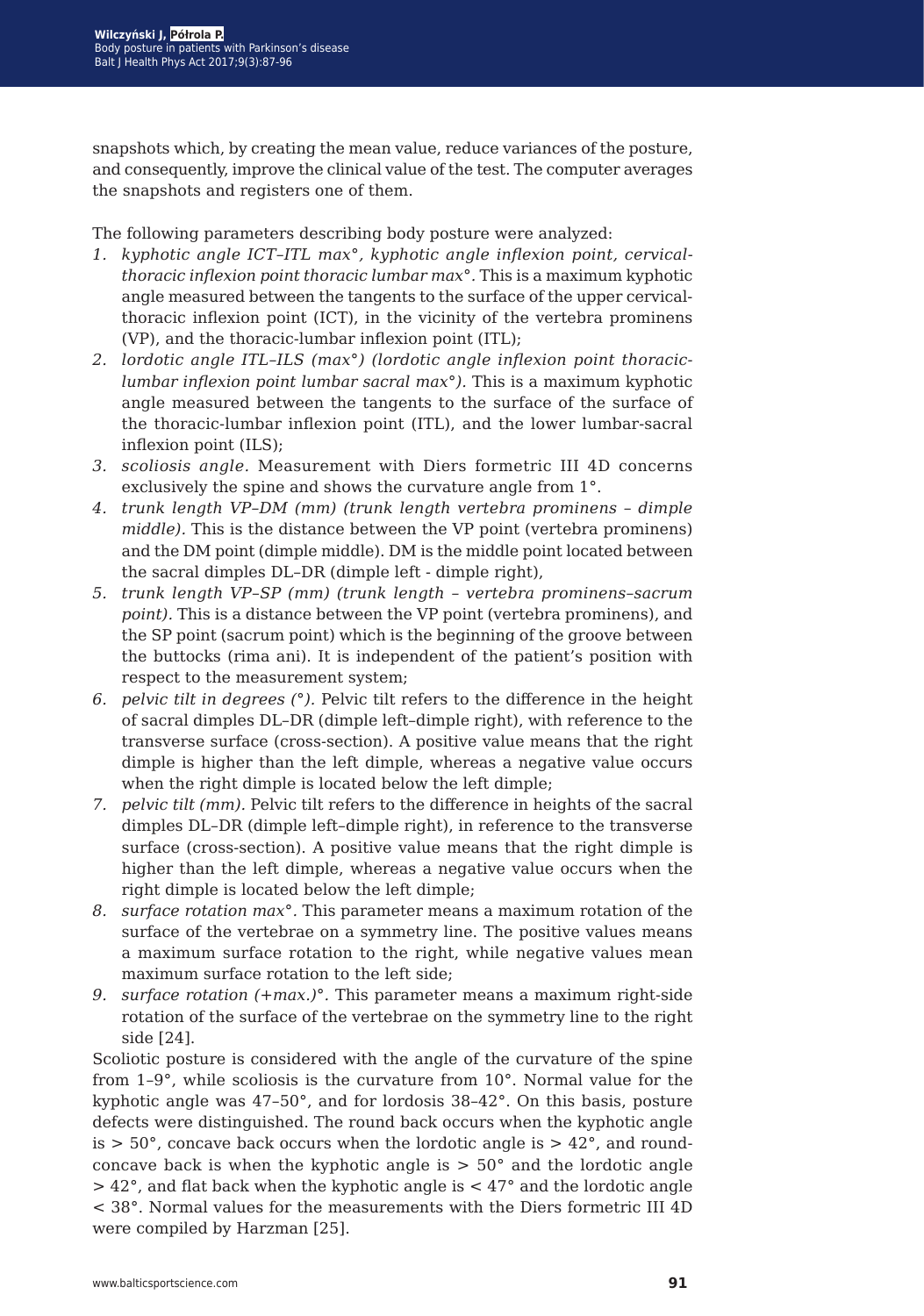Statistical analysis was performed using the statistical package PQStat v. 1.6. The variables according to gender were compared using the Mann-Whitney U test. The p values  $p < 0.05$  were considered statistically significant.

## **results**

Analysis of anthropomorphic variables showed significant differences between women and men for body height  $(Z = 3.7541, p = 0.0002)$  and body mass  $(Z = 3.2592, p = 0.0011)$ . However, there was no difference in the BMI  $(Z = 1.4735, p = 0.1406)$  or metabolic age  $(Z = 0.2175, p = 0.8278)$ . Enlarged chest kyphosis (*hyperkyphosis*) was observed in 11 (34.37%) individuals. Enlarged lumbar lordosis (*hyperlordosis*) occurred in 10 (31.25%) patients. Deepened chest kyphosis and lumbar lordosis (*hyperkyphosis-hyperlordosis*) was noted in 3 (9.37%) individuals. Scoliosis occurred in 28 (87.5%) patients while 4 patients (12.5%) showed signs of scoliotic posture (Tab. 2). The leftsided pelvic tilt was found in 11 (34.37%) patients, while the right-sided tilt was observed in 12 (37.5%) subjects. Left-sided surface rotation was found in 19 (59.37%) patients and the right-sided tilt in 13 (4.62%) individuals. Rightsided rotation (+max) was found in 27 (84%) patients and lack of rotation was noted in the remaining 5 (16%) cases (Tab. 3). The angle of chest kyphosis (°) was 52.47° on average. A comparison of kyphosis angle distribution indicates non-significant differences between women and men  $(Z = 1.2572, p = 0.2087)$ (Tab. 4). The angle of lumbar lordosis (°) was 42.75° on average. A comparison of lordosis angle distribution in both sexes indicates significant differences  $(Z = 2.1271, p = 0.0334)$  (Tab. 4). The scoliosis angle was about 18.16°. A comparison of scoliosis angle distribution in both sexes showed non-significant differences ( $Z = 1.3066$ ,  $p = 0.1914$ ) (Tab. 4). The length of the torso (VP-DM) (mm) was an average of 445 mm. The comparison of the body length distribution (VP–DM) indicates highly significant differences between women and men  $(Z = 2.9939, p = 0.0027)$  (Tab. 5). The length of the torso (VP–SP) (mm) was 500.9 mm in total. A comparison of the body length distribution (VP-SP) in both sexes indicates highly significant differences  $(Z = 2.8249)$ ,  $p = 0.0047$ ) (Tab. 5). The pelvic tilt ( $\degree$ ) was on average 0.31 $\degree$  with a deviation of 4.17°. A comparison of the pelvic tilt (°) distribution in both sexes showed nonsignificant differences  $(Z = 1.3754, p = 0.1690)$  (Tab. 5). The pelvic tilt (mm) was 0.38 mm on average. A comparison of the pelvic tilt (mm) distribution in both sexes showed non-significant differences  $(Z = 1.3789, p = 0.1679)$  (Tab. 5). The surface of the spinal vertebrae rotation (max) was -0.34 on average. A comparison of the surface rotation distribution (max°) indicates non-significant differences between women and men  $(Z = 1.1377, p = 0.2552)$  (Tab. 5). The rotation of the spinal vertebrae surface (+max°) was at an average of 5.59. A comparison of the surface rotation (+max) distribution shows non-significant differences between women and men with PD  $(Z = 1.1181, p = 0.2635)$  (Tab. 5).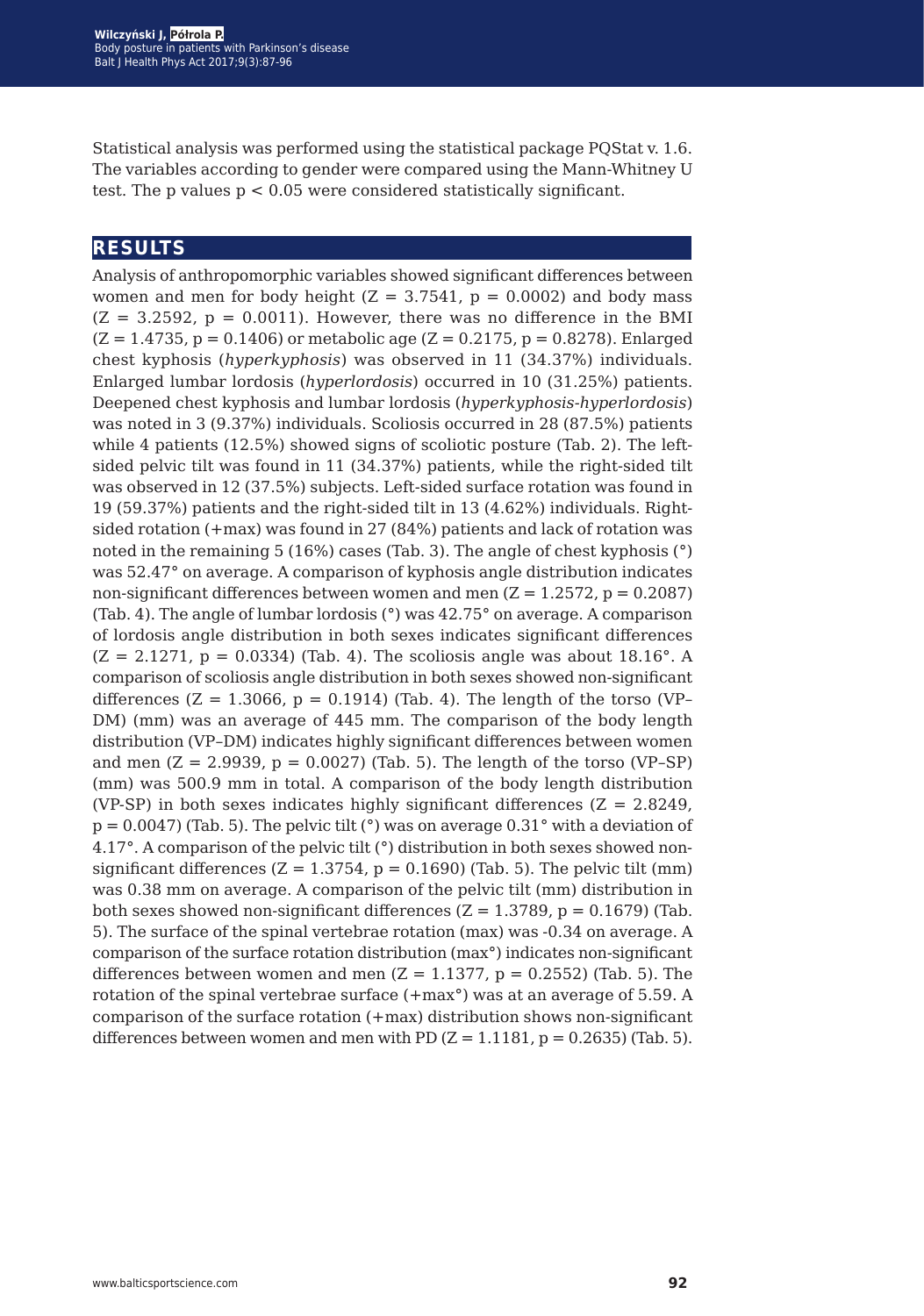#### Table 1. Results of analyzed anthropometric variables

| Anthropometric<br>variables | Gender  | Arithmetic mean | deviation<br>Standard | Minimum | Lower quartile | Median | Upper quartile | Maximum | Mann-Whitney U test          |
|-----------------------------|---------|-----------------|-----------------------|---------|----------------|--------|----------------|---------|------------------------------|
|                             | Total   | 54.28           | 12.24                 | 32.00   | 46.75          | 55.00  | 63.25          | 85.00   |                              |
| Age                         | Females | 54.58           | 11.30                 | 32.00   | 47.50          | 55.00  | 62.25          | 85.00   | $Z = 0.2659$                 |
|                             | Males   | 53.00           | 16.97                 | 32.00   | 38.00          | 57.50  | 66.50          | 70.00   | $p = 0.7903$                 |
|                             | Total   | 165.5           | 8.10                  | 150.0   | 159.5          | 164.5  | 170.2          | 184.0   |                              |
| Height (cm)                 | Females | 162.6           | 5.78                  | 150.0   | 158.0          | 164.0  | 166.7          | 172.0   | $Z = 3.7541$                 |
|                             | Males   | 177.8           | 3.71                  | 174.0   | 175.2          | 177.0  | 179.5          | 184.0   | $p = 0.0002$                 |
|                             | Total   | 66.14           | 11.05                 | 48.30   | 58.10          | 65.60  | 74.05          | 89.00   |                              |
|                             | Females | 62.74           | 8.79                  | 48.30   | 57.35          | 59.35  | 71.50          | 78.20   |                              |
| Weight (kg)                 | Males   | 80.85           | 7.15                  | 71.50   | 75.55          | 81.15  | 86.75          | 89.00   | $Z = 3.2592$<br>$p = 0.0011$ |
|                             | Males   | 16.23           | 3.03                  | 12.50   | 14.53          | 15.70  | 17.63          | 21.10   |                              |
|                             | Total   | 24.12           | 3.49                  | 17.50   | 21.65          | 23.10  | 26.00          | 32.30   |                              |
| <b>BMI</b>                  | Females | 23.78           | 3.66                  | 17.50   | 21.35          | 22.35  | 25.78          | 32.30   | $Z = 1.4735$                 |
|                             | Males   | 25.57           | 2.41                  | 22.90   | 23.58          | 25.35  | 27.43          | 28.70   | $p = 0.1406$                 |
|                             | Total   | 42.34           | 11.74                 | 20.00   | 34.00          | 43.00  | 49.25          | 70.00   |                              |
| Metabolic<br>age            | Females | 42.35           | 12.03                 | 20.00   | 34.00          | 43.00  | 49.00          | 70.00   | $Z = 0.2175$                 |
|                             | Males   | 42.33           | 11.45                 | 27.00   | 35.00          | 42.50  | 51.50          | 55.00   | $p = 0.8278$                 |

### Table 2. Occurrence of postural defects

| Postural defects    | Type              | <b>Numbers</b> | Percentage |
|---------------------|-------------------|----------------|------------|
|                     | Round back        | 11             | 34.375%    |
| Kyphotic angle (°)  | Normal            | 18             | 56.25%     |
|                     | Flat back         | 3              | 9.375%     |
|                     | Concave back      | 10             | 31.25%     |
| Lordotic angle (°)  | Normal            | 17             | 53.125%    |
|                     | Flat back         | 5              | 15.625%    |
| Round-concave back  | No                | 29             | 90.62%     |
|                     | Yes               | 3              | 9.37%      |
|                     | Scoliosis         | 28             | 87.5%      |
| Scoliosis angle (°) | Scoliotic posture | 4              | 12.5%      |

#### Table 3. Occurrence of postural defects

| Postural defects                          | Type        | <b>Numbers</b> | Percentage |
|-------------------------------------------|-------------|----------------|------------|
|                                           | Left side   | 11             | 34.37%     |
| Pelvic tilt $(°)$                         |             | 9              | 28.12%     |
|                                           | Right side  | 12             | 37.5%      |
|                                           | Left side   | 11             | 34.37%     |
| Pelvic tilt (mm)                          |             | 9              | 28.12%     |
|                                           | Right side  | 12             | 37.5%      |
|                                           | Left side   | 19             | 59.37%     |
| Surface rotation max. (°)                 |             | 0              | $0\%$      |
|                                           | Right side  | 13             | 40.62%     |
|                                           | Left side   | 0              | $0\%$      |
| Surface rotation $(+max.)$ ( $^{\circ}$ ) | $\mathbf 0$ |                | 15.62%     |
|                                           | Right side  | 27             | 84.37%     |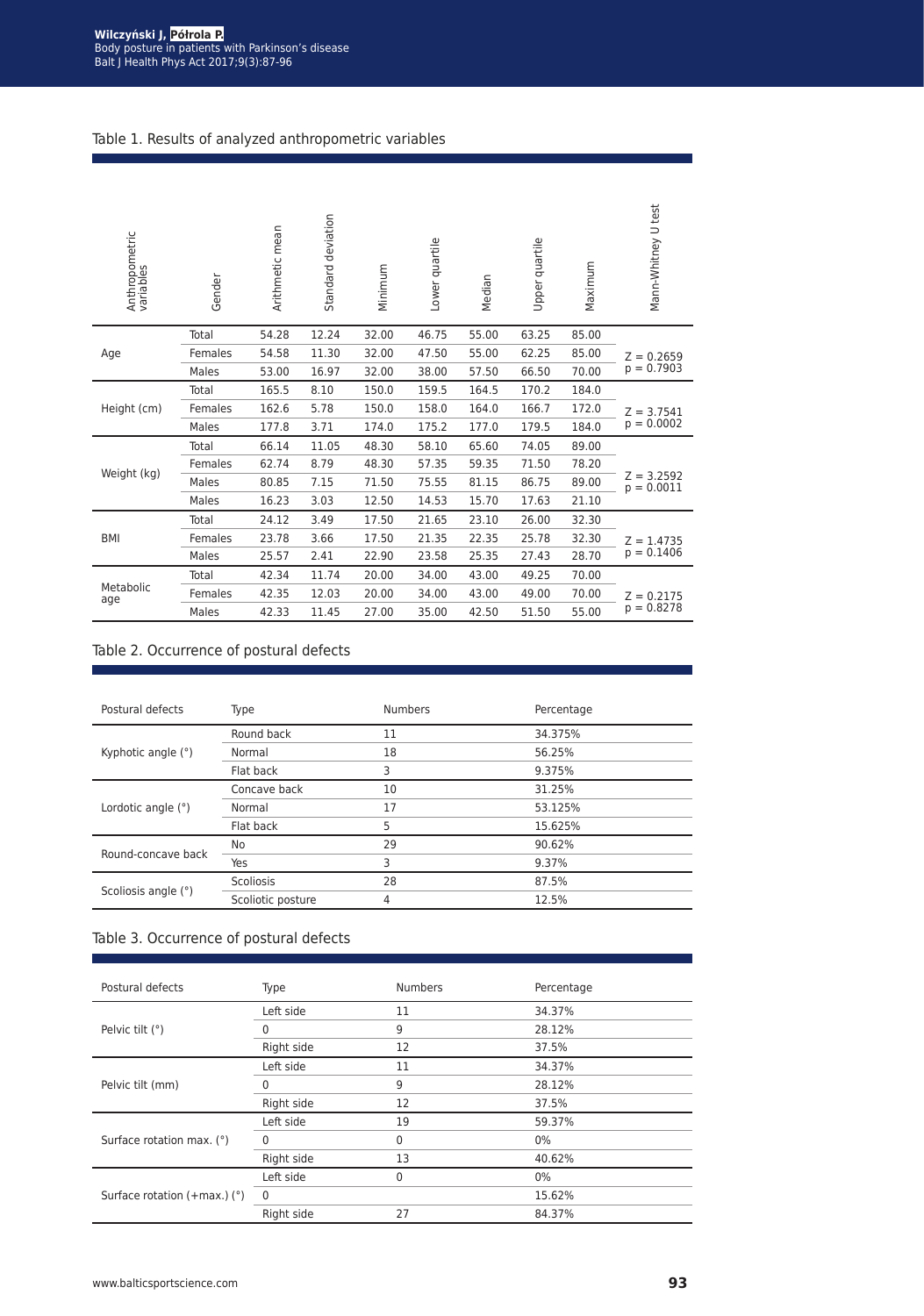Table 4. Kyphotic, lordotic and scoliotic angle

| posture<br>$\overline{5}$<br>Variables | Gender  | Arithmetic mean | deviation<br>Standard | Minimum | Lower quartile | Median | Upper quartile | Maximum | Mann-Whitney U test |
|----------------------------------------|---------|-----------------|-----------------------|---------|----------------|--------|----------------|---------|---------------------|
|                                        | Total   | 52.47           | 9.45                  | 30.00   | 45.25          | 54.00  | 59.25          | 69.00   |                     |
| Kyphotic angle<br>(°)                  | Females | 51.42           | 9.45                  | 30.00   | 43.75          | 52.00  | 57.75          | 69.00   | $Z = 1.2572$        |
|                                        | Males   | 57.00           | 8.72                  | 43.00   | 52.75          | 58.50  | 63.50          | 66.00   | $p = 0.2087$        |
|                                        | Total   | 42.75           | 10.44                 | 17.00   | 36.75          | 41.50  | 49.25          | 63.00   |                     |
| Lordotic angle (°)                     | Females | 44.27           | 10.78                 | 17.00   | 40.00          | 44.50  | 50.75          | 63.00   | $Z = 2.1271$        |
|                                        | Males   | 36.17           | 5.56                  | 26.00   | 34.75          | 38.00  | 39.75          | 41.00   | $p = 0.0334$        |
| Scoliotic angle (°)                    | Total   | 18.16           | 9.76                  | 3.00    | 12.00          | 16.00  | 20.25          | 48.00   |                     |
|                                        | Females | 19.35           | 10.19                 | 5.00    | 12.25          | 16.50  | 22.50          | 48.00   | $Z = 1.3066$        |
|                                        | Males   | 13.00           | 5.73                  | 3.00    | 11.75          | 14.00  | 15.50          | 20.00   | $p = 0.1914$        |

Table 5. Trunk length, pelvic tilt and surface rotation

| Variables of posture                         | Gender  | Arithmetic mean | Standard deviation | Minimum | Lower quartile | Median  | Upper quartile | Maximum | Mann-Whitney U test |
|----------------------------------------------|---------|-----------------|--------------------|---------|----------------|---------|----------------|---------|---------------------|
|                                              | Total   | 445.0           | 40.72              | 327.0   | 424.7          | 445.5   | 468.0          | 542.0   |                     |
| Trunk length (VP-DM)<br>(mm)                 | Females | 435.5           | 37.11              | 327.0   | 423.2          | 435.0   | 460.5          | 491.0   | $Z = 2.9939$        |
|                                              | Males   | 486.2           | 29.86              | 464.0   | 468.7          | 472.5   | 492.0          | 542.0   | $p = 0.0027$        |
|                                              | Total   | 500.9           | 40.51              | 377.0   | 478.2          | 501.5   | 521.0          | 592.0   |                     |
| Trunk length (mm)                            | Females | 492.1           | 37.92              | 377.0   | 474.5          | 489.0   | 514.2          | 584.0   | $Z = 2.8249$        |
|                                              | Males   | 538.8           | 29.25              | 514.0   | 520.2          | 528.0   | 547.0          | 592.0   | $p = 0.0047$        |
|                                              | Total   | 0.31            | 4.17               | $-9.00$ | $-2.00$        | 0.00    | 2.00           | 11.00   |                     |
| Pelvic tilt (°)                              | Females | $-0.19$         | 4.08               | $-9.00$ | $-2.00$        | 0.00    | 2.00           | 11.00   | $Z = 1.3754$        |
|                                              | Males   | 2.50            | 4.18               | $-2.00$ | 0.00           | 1.00    | 5.00           | 9.00    | $p = 0.1690$        |
|                                              | Total   | 0.38            | 5.89               | $-12.0$ | $-3.00$        | 0.00    | 3.00           | 15.00   |                     |
| Pelvic tilt (mm)                             | Females | $-0.35$         | 5.65               | $-12.0$ | $-3.00$        | 0.00    | 3.00           | 15.00   | $Z = 1.3789$        |
|                                              | Males   | 3.50            | 6.41               | $-3.00$ | 0.00           | 1.50    | 5.25           | 15.00   | $p = 0.1679$        |
|                                              | Total   | $-0.34$         | 9.72               | $-13.0$ | $-8.00$        | $-4.00$ | 9.00           | 16.00   |                     |
| Surface rotation (°)                         | Females | 0.73            | 10.15              | $-13.0$ | $-8.00$        | $-4.00$ | 9.75           | 16.00   | $Z = 1.1377$        |
|                                              | Males   | $-5.00$         | 6.23               | $-11.0$ | $-7.75$        | $-6.50$ | $-5.25$        | 7.00    | $p = 0.2552$        |
|                                              | Total   | 5.59            | 5.20               | 0.00    | 1.00           | 4.00    | 9.25           | 16.00   |                     |
| Surface rotation<br>$(+max.)$ ( $^{\circ}$ ) | Females | 6.27            | 5.46               | 0.00    | 1.00           | 6.00    | 11.50          | 16.00   | $Z = 1.1181$        |
|                                              | Males   | 2.67            | 2.42               | 1.00    | 1.00           | 1.50    | 3.50           | 7.00    | $p = 0.2635$        |

## **discussion**

Body posture defects are a common symptom of Parkinson's Disease (PD). They are a consequence of structural disturbances in the CNS that control motor activities. In the present study, there were significantly more postural defects in PD patients compared to healthy subjects. This was especially true in the case of scoliosis  $(>10^{\circ})$ . As mentioned above, scoliosis occurred in 28 (87.5%) persons, and 4 (12.5%) individuals had scoliotic posture (1–9°). In the elderly population without neurological disorders, scoliosis is present in about 3% [24]. In their research, other authors also observed postural abnormalities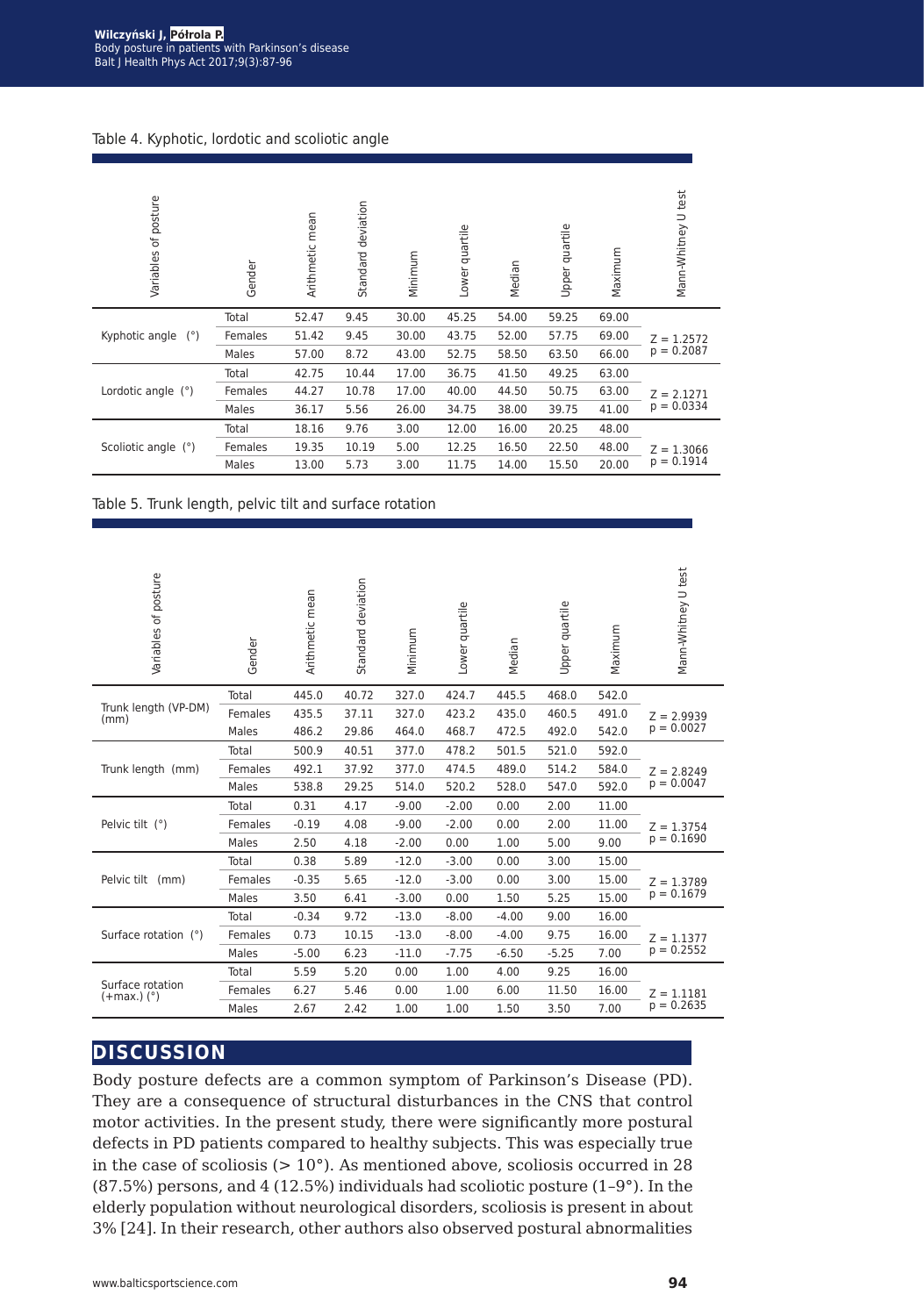such as excessive neck flexion (NF), knee bending (KB), lateral bending of the whole body (LB) and forward bending (FB). In men, there was a greater incidence of neck flexion than in women. Other postural defects showed no significant differences between the sexes. It was observed that forward inclination of the body and knee flexion increased with age. The duration of the disease was significantly correlated with excessive flexion of the neck and forward inclination of the body. As the disease progressed, the defects in body posture increased. The dose of levodopa was significantly correlated with the size of the angle of forward inclination. In contrast, doses of dopamine agonists were not significantly correlated with postural changes [26]. In other studies, Parkinson's disease was associated with a higher incidence of scoliosis in women. There was also a positive relationship between the severity of PD symptoms and the extent of scoliosis [27, 28]. In my other studies, research was conducted in the area of postural stability analysis among PD patients. The Biodex Balance System was used to evaluate postural stability. Although the differences in postural stability between genders were non-significant, slightly lower values were observed in men. The standing position of the subjects was characterized by higher sways in the sagittal rather than the frontal plane  $(A/P > M/L)$ , with a tendency to tilt backwards. Better postural stability was observed in the younger group (up to the age of 75). The subjects in this group obtained significantly better postural stability values [29]. Systematic rehabilitation through the activation of the cortical-subcortical loop improves motor skills, body posture, emotional and cognitive functions, and delays or even counteracts the occurrence of PD. It also improves the quality of body posture, motor skills and physical ability to independently perform tasks, and actively participate in family, professional and social life. Systematic examination of posture in PD patients is also important due to the high risk of falls in this group [31].

#### **references**

- [1] Koller WC, O'Hara R, Weiner W, Lang A. Relationship of aging to Parkinson's disease. Adv Neurol. 1986;45:317–321.
- [2] Koller WC, Vetere-Overfield B, Gray C, et al. Environmental risk factors in Parkinson's disease. Neurology. 1990;40:1218–1221.
- [3] Michalak J, Gorzelańczyk EJ. Choroba Parkinsona główne obszary zaburzeń [Parkinson's disease main areas of disorders]. Episteme. 2010;11:295–316. Polish.
- [4] Tanner C.M, Aston DA. Epidemiology of Parkinson's disease and akinetic syndromes. Curr Opin Neurol. 2000;12:427–430.
- [5] Laskowska I, Gorzelańczyk EJ. Zaburzenia poznawcze i emocjonalne u osób z chorobą Parkinsona leczonych farmakologicznie i neurochirurgicznie [Cognitive and emotional disorders in persons with Parkinson's disease, treated both pharmacologically and neurosurgically]. Episteme. 2010;1:207– 226. Polish.
- [6] Friedman A. Epidemiologia, etiopatogeneza, rozpoznawanie i leczenie choroby Parkinsona [Epidemiology, ethiopathogenesis, recognition and treatment of Parkinson's disease]. In: Friedman A, editor. Choroba Parkinsona [Parkinson's disease]. Bielsko-Biała: α-Medica Press; 1999. Polish.
- [7] Friedman A. Choroba Parkinsona: wczesne rozpoznanie i leczenie w okresie początkowym [Parkinson's disease: early recognition and treatment in an initial stage]. Neurologia Praktyczna. 2004;5:390– 393. Polish.
- [8] Hou J-GG, Lai EC. Non-motor symptoms of Parkinson's disease. J Gerontol. 2007;1:53–64.
- [9] Kapitza IG, Kalinina TS, Nerobkova LN, et al. Relationship between the severity of hypokinesia induced by neurotoxin 1-methyl-4-phenyl-1,2,3,6-tetrahydropyridine and neurochemical changes in brain structures of C57Bl/6 mice. Bull Exp Biol Med. 2008;146:52–55.
- [10] Binukumar BK, Bal A, Kandimalla RJ, Gill KD. Nigrostriatal neuronal death following chronic dichlorvos exposure: crosstalk between mitochondrial impairments, α synuclein aggregation, oxidative damage and behavioral changes. Molecular Brain. 2010;13:3–35.
- [11] Bonifati V. Genetics of Parkinson's disease. Minerva Medica. 2005;96:175–186.
- [12] Bonifati V, Rizzu P, van Baren MJ, Schaap O, et al. Mutations in the DJ-1 gene associated with autosomal recessive early-onset parkinsonism. Science. 2003;299:256–259.